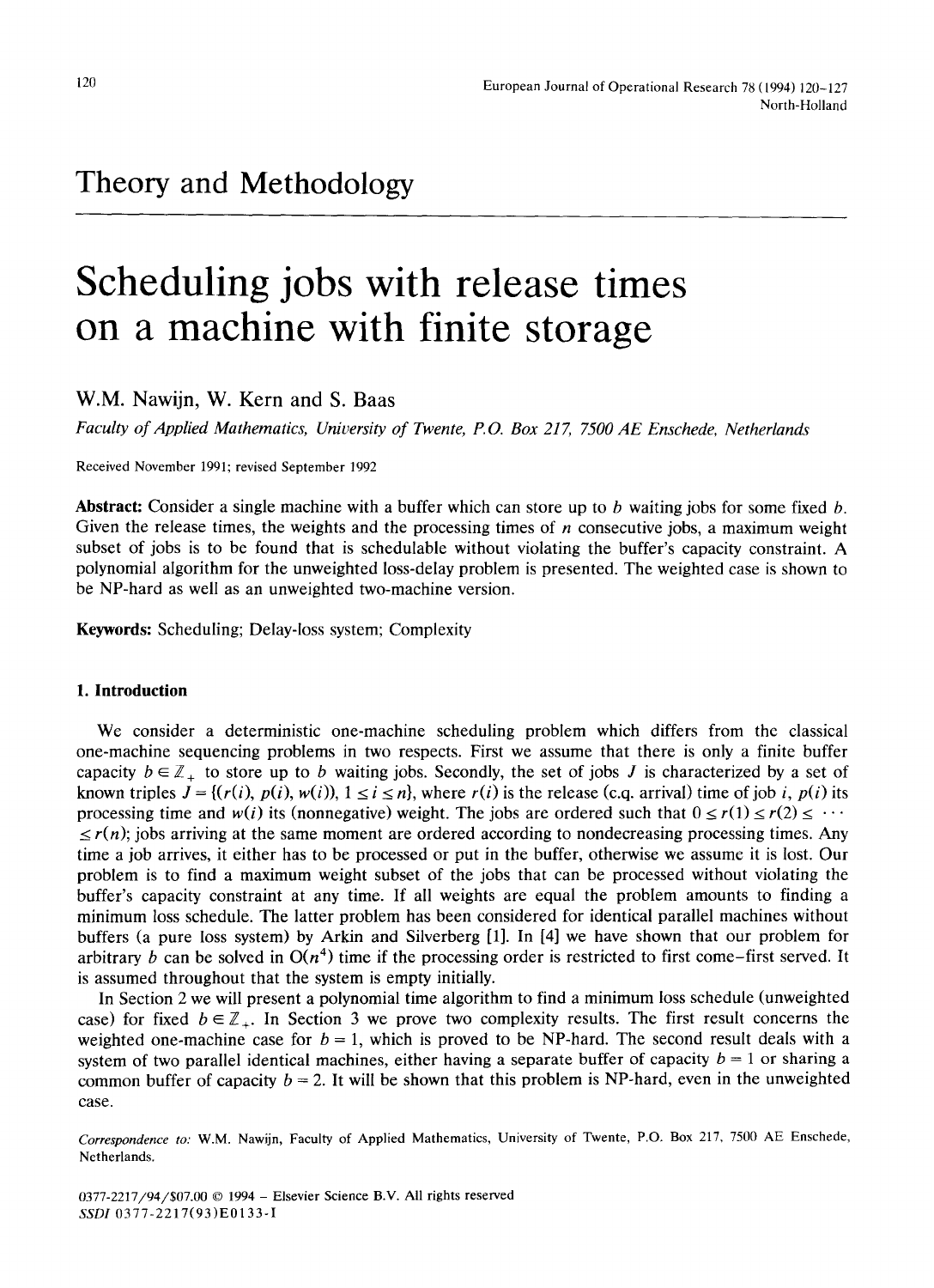# **2. A polynomial algorithm for the unweighted case**

We first consider the minimum loss problem in the case that the buffer capacity equals one. Thus let  $J = \{(r(i), p(i), 1), 1 \le i \le n\}$  be a set of (unweighted) jobs with release times  $0 \le r(1) \le r(2) \le \cdots \le r(n)$ and processing times  $p(i) > 0$ . A feasible schedule may be described by specifying a subset of the jobs, say  $\{i_1, \ldots, i_k\}$  and their starting times  $s(i_1) < \cdots < s(i_k)$ . The feasibility conditions are:

(i)  $s(i_j) \ge \max(r(i_j), s(i_{j-1}) + p(i_{j-1})), j = 2, 3, ..., k; s(i_j) = r(i_j);$ 

(ii) the waiting intervals  $[r(i_j), s(i_j)]$ ,  $j = 1, 2, ..., k$ , are mutually nonoverlapping.

Our problem is to find a feasible schedule of maximum 'size'  $k$  (= number of jobs processed).

We start out with some remarks. First notice that in condition (i) above we may as well replace the inequality by an equality. (There is no reason for taking a job from the buffer and not processing it immediately.) From this it is clear that a feasible schedule is completely characterized by specifying the sequence  $\pi = (i_1, \ldots, i_k)$  of jobs, indicating the order in which they are processed. The starting times of the jobs which can be derived from  $\pi$  will be denoted by  $s_{\pi}(i_1), \ldots, s_{\pi}(i_k)$ , or simply by  $s(i_1), \ldots, s(i_k)$ . Any sequence  $\pi$  as above will be called a *feasible sequence*. Thus feasible sequences uniquely imply the starting times and buffer contents in a feasible schedule.

To describe a partial schedule, we need not only to specify the corresponding initial segment, say  $(i_1, \ldots, i_r)$ , of the feasible sequence  $\pi$ , but also to indicate whether there is some job i waiting in the buffer to be processed after job  $i_f$ . To avoid ambiguities, we will indicate the buffer content-provided this is different from  $i_f$  - at time  $s(i_f)-\varepsilon$ , where  $\varepsilon > 0$  is small enough (smaller than any possible difference between starting times and release times). We therefore define a partial sequence of length  $\ell$ to be a sequence  $\pi_{\ell}$  of one of the following two types (assuming the obvious feasibility conditions to be satisfied):

Type  $I : \pi_{\ell} = (i_1,\ldots,i_{\ell};$  buffer = i) with  $r(i) < r(i_{\ell});$ Type II:  $\pi_i = (i_1, \ldots, i_\ell; \text{buffer} = \Phi)$ .

**Proposition** 1. (i) *Any partial sequence uniquely describes a partial schedule.* 

- (ii) In a partial schedule described by a type I sequence, job i, starts upon its release time, i.e.  $s(i_{\ell}) = r(i_{\ell}).$
- (iii) *Any partial schedule is described by a partial sequence.*

**Proof.** (i): Obviously, as in the case of (complete) feasible solutions, a partial sequence implies all information about the partial schedule up to the time where job  $i<sub>i</sub>$  is started. Note that it does not provide information about what happens at time  $t \geq s(i)$ . Thus, for example, it may well happen that in a schedule described by a type II sequence, a job is put into the buffer at time  $s(i)$ . The starting times of jobs  $i_1, \ldots, i_\ell$ , however, are easily deduced from the sequence. We will denote them by  $s_{\pi}(i_1), \ldots, s_{\pi}(i_\ell)$ or simply  $s(i_1), \ldots, s(i_\ell)$ .

**(ii):** Note that, by definition, in a partial schedule described by a type I partial sequence, job i resides in the buffer at time  $s(i_\ell) - \varepsilon$ . Thus job  $i_\ell$  cannot have been kept waiting in the buffer (note that the type I condition  $r(i) < r(i)$  implies  $i \neq i_0$ , and therefore must have been started upon its release time, i.e.  $s(i_{\ell}) = r(i_{\ell}).$ 

(iii): Consider a partial schedule with jobs  $i_1, \ldots, i_r$  being processed as the  $\ell$  first jobs. There are three different cases:

- a) The buffer is empty at time  $s(i) \varepsilon$ . In this case the schedule is described by a type II sequence.
- b) The buffer contains job  $i_{\ell}$  at time  $s(i_{\ell}) \varepsilon$ . In this case, the schedule also corresponds to a type II sequence.
- c) The buffer contains some job  $i \neq i_e$  at time  $s(i_e) \varepsilon$ . In this case, the schedule is described by a type I sequence. Note that since job i is in the buffer at time  $s(i_\ell) - \varepsilon$ , we have  $r(i) \lt s(i_\ell)$ . As we have seen in (ii) above,  $s(i_\ell) = r(i_\ell)$  must hold, hence the type I condition  $r(i) < r(i_\ell)$  is fulfilled.  $\Box$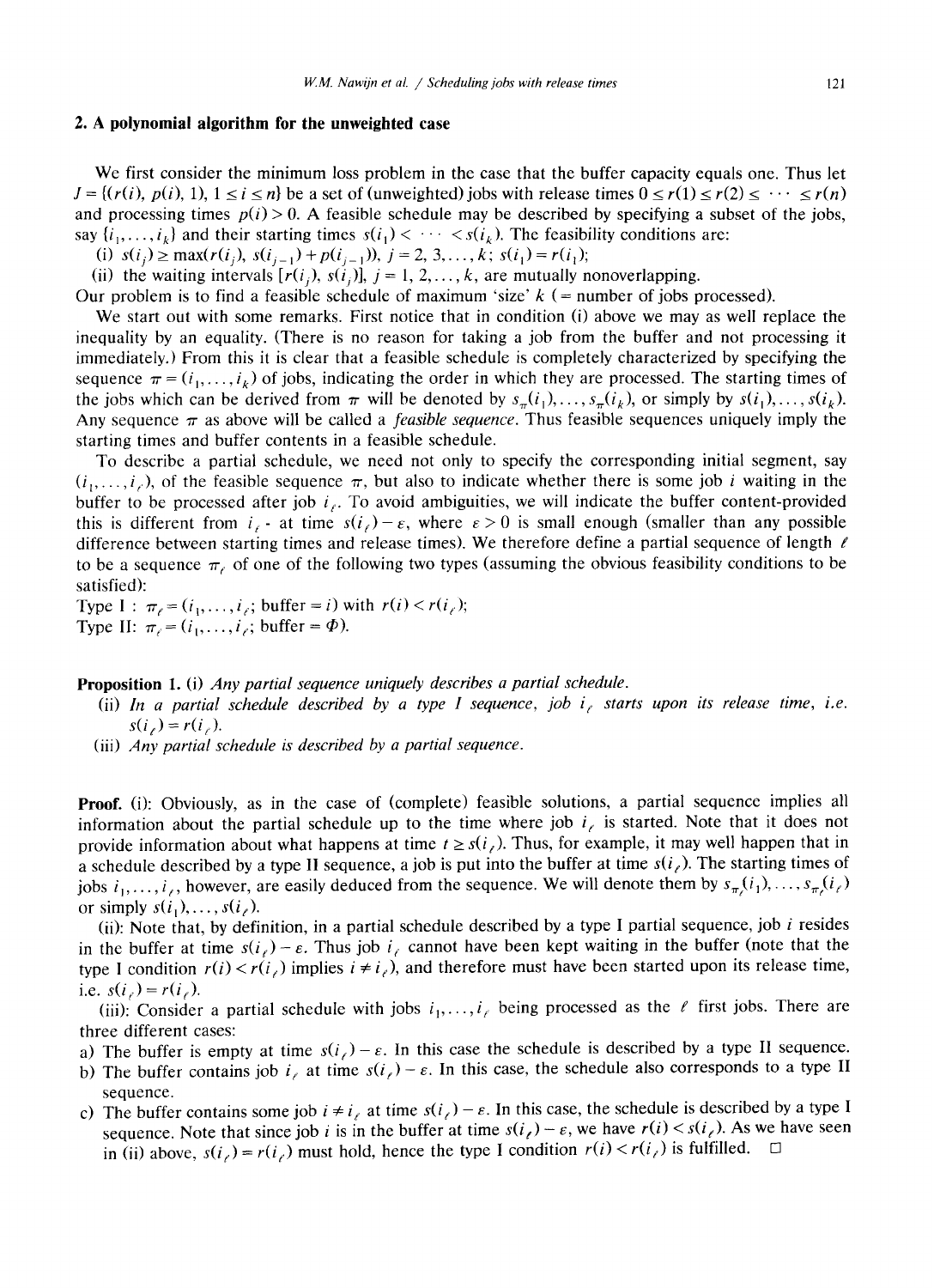Our algorithm for solving the minimum loss problem roughly consists of building up an optimal sequence step by step, successively increasing the *size*  $\ell$  of a partial sequence  $\pi_{\ell}$ . For this purpose, let us define the following sets of partial sequences of type I and II, respectively:

$$
\Pi_{\ell}^{1}(j) := \{ (i_{1}, \ldots, i_{\ell}) \text{ buffer} = i) | i_{\ell} = j \},
$$

$$
\Pi_{\ell}^{\Pi}(j) := \{ (i_1,\ldots,i_{\ell};\,\text{buffer} = \Phi) \,|\, i_{\ell} = j \}.
$$

Thus  $H^1(\mathfrak{z}(j))$  and  $H^1(\mathfrak{z}(j))$  are all partial sequences of size  $\ell$  of type I and II, respectively, in which job j is the last job to be processed.

As we will see below, we may restrict our attention to a single element in each of these sets. The reason is that within each such set, there is a sequence 'dominating' all others in a natural way.

**Definition** (Type I dominance). Let

 $\pi'_{\ell} = (i'_1, \ldots, i'_{\ell-1}, j; \text{buffer} = i')$  and  $\pi''_{\ell} = (i''_1, \ldots, i''_{\ell-1}, j; \text{buffer} = i'')$ 

be elements of  $\Pi_c^1(j)$ . Then  $\pi_c^j$  dominates  $\pi_c^m$  if  $p(i') \leq p(i'')$ .

By  $\pi^I(j)$  we denote a sequence which dominates all other sequences in  $\Pi^I(\tau)$ .

**Proposition 2.** Let  $\pi_{\ell}^{n} \in \Pi_{\ell}^{I}(j)$  correspond to an initial segment of an optimal sequence and let  $\pi_{\ell}^{I}$ *dominate*  $\pi$ <sup>*r*</sup>. Then  $\pi$ <sup>*i*</sup> corresponds to an initial segment of an optimal sequence as well.

**Proof.** Suppose  $\pi_{\ell}^n \sigma'' i'' \rho''$  is an optimal sequence. We show that  $\pi_{\ell}^r \sigma'' i' \rho''$  is optimal, too. Since both sequences are of the same size it suffices to prove that the latter one is feasible. Recall that, since both  $\pi'$  and  $\pi''$  are of type I, the starting time of job j equals its release time in both sequences. Moreover, since *i*" resides in the buffer during the processing of job *j*, all jobs in  $\sigma$ " must be released on or after time  $r(j) + p(j)$  and start processing upon release. So neither one of the jobs in  $\pi'$  nor i' can occur in  $\sigma''$ . Having job i' instead of i'' in the buffer makes no difference, so  $\pi'\sigma''i'$  is feasible. The jobs  $\rho''$  in the optimal sequence are released on or after time  $s(i'')$ , so none of the jobs in  $\pi'$ , nor i' can occur in  $\rho''$ . Since  $s(i') = s(i'')$  and  $p(i') \leq p(i'')$  all jobs in  $\rho''$  can be scheduled after i' in  $\pi/\sigma''i'$ .

**Definition** (Type II dominance). Let

 $\pi' = (i'_1, \ldots, i'_{\ell-1}, j; \text{buffer} = \Phi)$  and  $\pi'' = (i''_1, \ldots, i''_{\ell-1}, j; \text{buffer} = \Phi)$ 

be elements of  $\Pi_{\ell}^{\text{II}}(j)$ . Then  $\pi_{\ell}^{\prime}$  dominates  $\pi_{\ell}^{\prime\prime}$  if  $s_{\pi_{\ell}^{\prime}}(j) \leq s_{\pi_{\ell}^{\prime\prime}}(j)$ .

Let us denote by  $\pi_{\epsilon}^{\text{II}}(j)$  a sequence dominating all others in  $\Pi_{\epsilon}^{\text{II}}(j)$ .

**Proposition 3.** Let  $\pi''_e \in H_e^H(j)$  correspond to an initial segment of an optimal sequence and let  $\pi'_e \in H_e^H(j)$ *dominate*  $\pi_r^{\prime}$ . Then  $\pi_t^{\prime}$  corresponds to an initial segment of an optimal solution as well.

**Proof.** All jobs augmenting  $\pi''_e$  in the optimal sequence can be processed after j for  $\pi'_e$ , since all of them are released after or at time  $s_{\pi_i}(j) \geq s_{\pi_i}(j)$  and, consequently, none of them can occur in  $\pi_i'$ .

From the above three propositions the following result is evident.

**Proposition 4.** If there exists an optimal sequence with job j in position  $\ell$ , then there exists an optimal *Sequence with either*  $\pi_{\ell}^{I}(j)$  *or*  $\pi_{\ell}^{I}(j)$  *as initial sequence.* 

Thus, to construct an optimal sequence, we may proceed as follows: Start out with partial sequences of size 1. We compute a dominating sequence in each set  $\Pi_1^I(j)$ ,  $j = 2, 3, ..., n$ , and  $\Pi_1^{\text{II}}(j)$ ,  $j = 1, ..., n$ .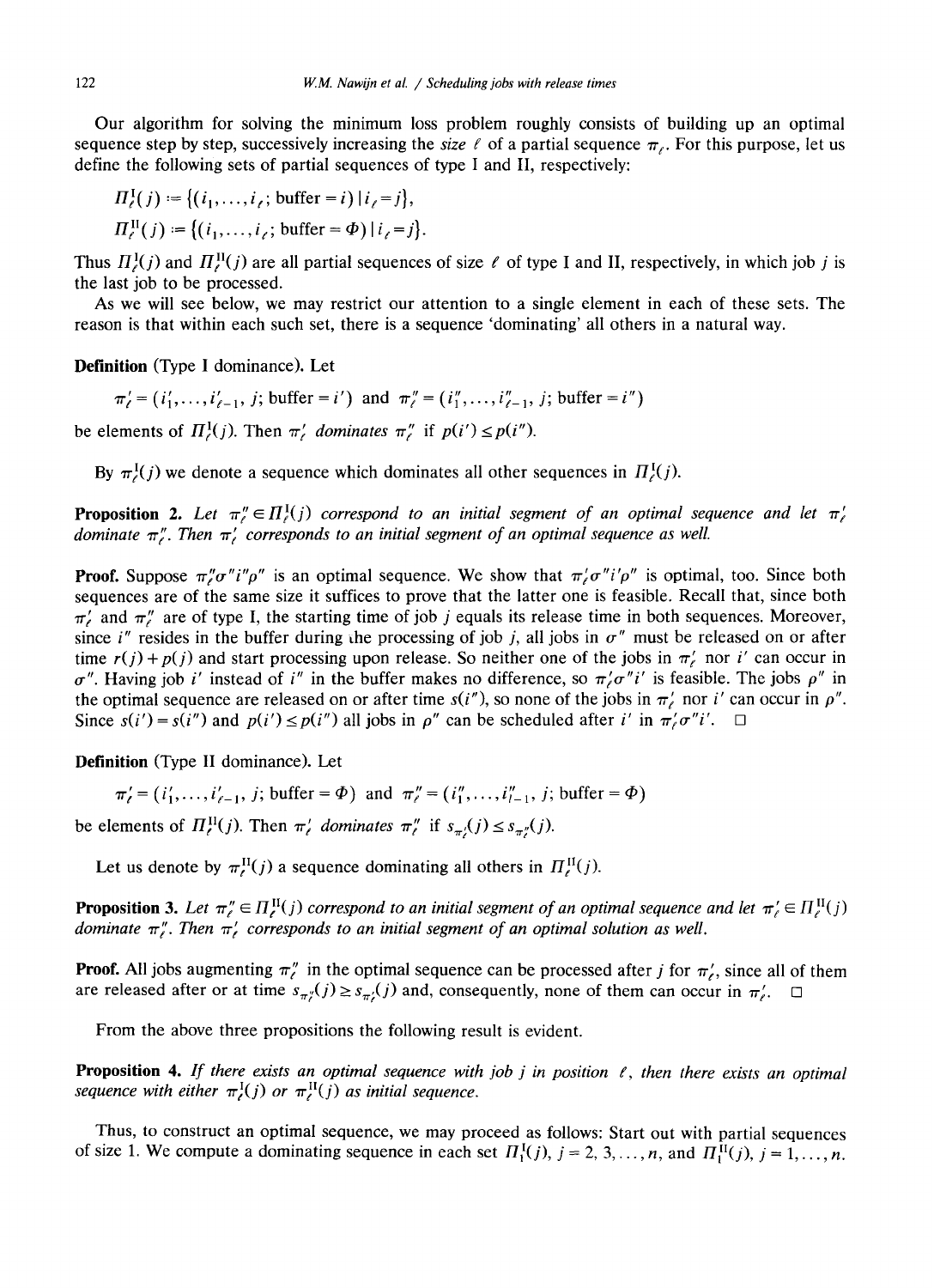Note that  $H_1^{\text{II}}(j)$  contains just one element, which is thus the dominating element  $\pi_1^{\text{II}}(j) = (j,$ buffer =  $\Phi$ ).

Suppose that for some  $\ell \ge 1$ , we have computed a dominating  $\pi^1(\ell j)$  in each nonempty  $H^1(\ell j)$  and a dominating  $\pi_i^{\text{II}}(i)$  in each nonempty  $\text{II}_{\epsilon}^{\text{II}}(i)$ ,  $i = 1, \ldots, n$ .

Now consider all partial sequences of size  $\ell + 1$  that contain any of the  $\pi_{\ell}^{I}(j)$  or  $\pi_{\ell}^{I}(j)$ ,  $j = 1, ..., n$ , as 'initial segments' (in the obvious sense). Let  $H_{\ell+1}$  denote the set of all these sequences, each of them being of type I or II. Thus, for example, if

$$
\pi^1_{\ell}(j) = (i_1, ..., i_{\ell-1}, j; \text{buffer} = i),
$$

then both

 $\pi_{i+1} = (i_1, \ldots, i_{i-1}, j, i; \text{buffer} = \Phi)$ 

and

 $\pi'_{i+1} = (i_1, \ldots, i_{i-1}, j, i_{i+1};$  buffer = i)

may occur in  $\Pi_{\ell+1}$ , provided  $r(i_{\ell+1}) \geq s(j) + p(j)$ .

Moreover, if

$$
\pi_\ell^{\text{II}}(j) = (i_1, \ldots, i_{\ell-1}, j; \text{buffer} = \Phi)
$$

then any sequence of the form

$$
\pi_{\ell+1} = (i_1, \ldots, i_{\ell-1}, j, i_{\ell+1};
$$
 buffer =  $\Phi$ )

with  $r(i_{\ell+1}) \geq s(j)$  will occur in  $\Pi_{\ell+1}$ .

Furthermore, any sequence

$$
\pi'_{\ell+1} = (i_1, \ldots, i_{\ell-1}, j, i_{\ell+1};
$$
 buffer = *i*)

will occur in  $\Pi_{i+1}$ , provided  $s(j) \le r(i) < s(j) + p(j) \le r(i_{i+1})$ . Note that there are at most 2n sequences  $\pi_r^1(j)$  (j = 1, 2,..., n) and  $\pi_r^{\text{II}}(j)$  (j = 1, 2,..., n). Hence  $\Pi_{r+1}$  contains at most  $O(n^2)$  elements. We partition  $II_{\ell+1}$  into disjoint sets

 $\Pi_{\ell+1} \cap \Pi_{\ell+1}^I(j)$ ,  $j = 1, 2, ..., n$ , and  $\Pi_{\ell+1} \cap \Pi_{\ell+1}^{\Pi}(j)$ ,  $j = 1, 2, ..., n$ .

In each of these sets we compute a dominating sequence and proceed. This is justified by Propositions 2 and 3.

Observe that the dominance relation between two sequences of size  $\ell$  can be decided in time O(1), if we keep track of the starting times of the last jobs. Hence, to compute dominating sequences in each of the above sets takes time  $O(n^2)$  in total. The whole algorithm therefore runs in time  $O(n^3)$ .

We illustrate the algorithm with a small example.

**Example.** Consider the following 3-job problem:  $r(1) = 0$ ,  $r(2) = 1$ ,  $r(3) = 4$ ,  $p(1) = 5$ ,  $p(2) = 2$ ,  $p(3) = 1$ . Clearly,

 $\Pi_1^1(1) = \emptyset$ ;

 $\Pi_1^1(2) = \{(2, 1)\}\$ , thus  $\pi_1^1(2) = (2, 1)\$ ;

 $H_1^1(3) = \{(3, 1), (3, 2)\}\)$ , thus  $\pi_1^1(3) = (3, 2)\$ , since  $p(1) > p(2)\$ , using type I-dominance.

Moreover, we have  $H_1^{\text{II}}(j) = \{(j; \emptyset)\}\$  with  $s(j) = r(j), j = 1, 2, 3$ , so  $\pi_1^{\text{II}}(j) = (j; \emptyset)$ .

Now for each of these dominating sequences of size 1 we determine their 'successors' of size 2:

- $(1; \emptyset) \rightarrow (1, 2; \emptyset)$  and  $(1, 3; \emptyset)$ , with  $s(2) = 5$  and  $s(3) = 5$ ;
- $(2; \emptyset) \rightarrow (2, 3; \emptyset)$  with  $s(3) = 4$ ;
- $(3; \emptyset) \rightarrow$  no successor;
- $(2; 1) \rightarrow (2, 1; \emptyset)$  and  $(2, 3; 1)$ , with  $s(1) = 3$  and  $s(3) = 4;$
- $(3; 1) \rightarrow (3, 1; \emptyset)$ , with  $s(1) = 5$ .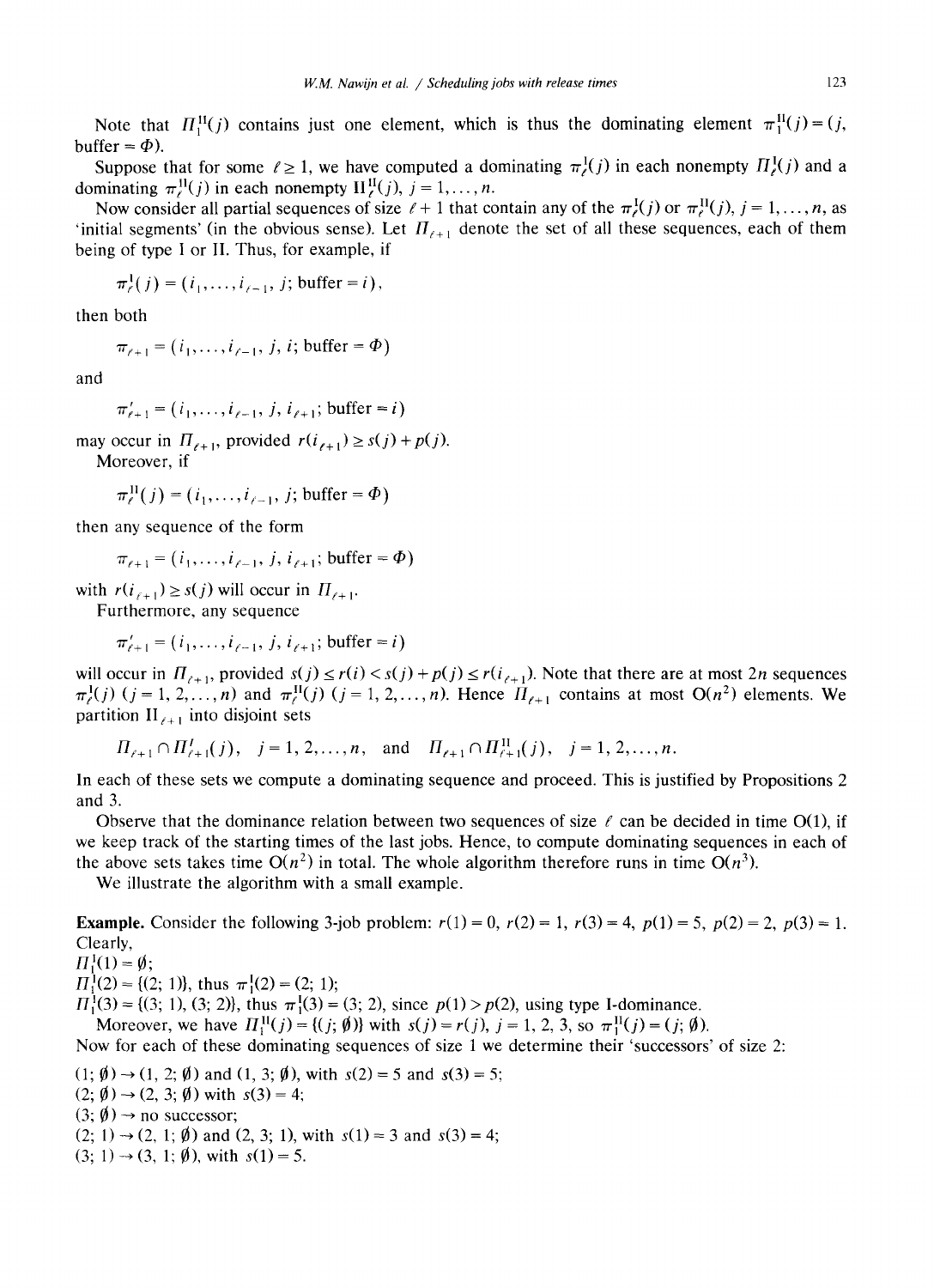Collecting the relevant sequences we obtain

 $\Pi_2^1(j) = \emptyset$ ,  $j = 1, 2; \Pi_2^1(3) = \{(2, 3; 1)\};$  $\Pi_2^{\text{II}}(1) = \{ (2, 1; \emptyset), (3, 1; \emptyset) \};$  $\Pi_2^{\text{II}}(2) = \{(1, 2; \phi)\};$  $\Pi_2^{\text{II}}(3) = \{(1, 3; \emptyset), (2, 3; \emptyset)\}.$ 

Using type II-dominance we obtain

 $\pi_2^1(3) = (2, 3; 1), \pi_2^1(1) = (2, 1; \emptyset), \pi_2^1(2) = (1, 2; \emptyset), \text{ and } \pi_2^1(3) = (2, 3; \emptyset).$ Of these sequences of size 2 only  $\pi_2^1(3)$  has a successor of size 3, i.c.  $(2, 3, 1; \emptyset)$ , which is the optimal schedule.  $\square$ 

**Remark** 1. The algorithm is based on dynamic programming. The solution approach is similar to what Denardo [2] calls the reaching method.

Remark 2. Besides the dominance relations introduced, there are several other dominance relations which could be used. However, these do not seem to reduce the complexity of the algorithm. We mention three of them:

- a)  $\pi'_{\ell} = (i'_1, \ldots, i'_{\ell-1}, j; \text{buffer} = i)$  dominates
- $\pi''_i = (i''_1, \ldots, i''_{i-1}, k;$  buffer = i) if  $r(j) + p(j) \le r(k) + p(k)$ .
- b)  $\pi_i = (i'_1, \ldots, i'_{i-1}, j;$  buffer =  $\emptyset$ ) dominates
- $\pi''_l = (\hat{i}_1'', \ldots, \hat{i}_{\ell-1}'', k; \text{buffer} = \emptyset) \text{ if } r(k) \geq s_{\pi'}(j) + p(j).$ c)  $\pi'_{\ell} = (i'_1, \ldots, i'_{\ell-1}, j;$  buffer = i) dominates  $\pi''_i = (i''_1, \ldots, i''_{\ell-1}, k; \text{buffer} = \emptyset) \text{ if } r(k) \ge r(j) + p(j) + p(i).$

**Remark** 3. It should be clear that a similar approach also works for an arbitrary fixed buffer capacity  $b \in \mathbb{Z}_+$ . To see this, define  $\Pi_{\ell}(j; \text{buffer} = i_1, \ldots, i_r)$ ,  $r \leq b$ , to be the set of partial sequences of size  $\ell$ with job j being the last one processed and jobs  $i_1, \ldots, i_r$  residing in the buffer at time  $s(j) - \varepsilon$ . Within each such class, define a dominance relation based on  $s(j)$ . In particular let  $\pi'_{\ell}$  and  $\pi''_{\ell}$  be two partial sequences in the same class, such that the starting times of job j are  $s'_{\ell}(j)$  and  $s''_{\ell}(j)$ , respectively. Then  $\pi'_{\ell}$  dominates  $\pi''_{\ell}$  if  $s'_{\ell}(j) \leq s''_{\ell}(j)$ , as in Proposition 3. This follows from the fact that jobs following job j in the sequence with initial segment  $\pi''_i$  are the jobs  $\{i_1, i_2, \ldots, i_r\}$  and jobs arriving after  $s''(j) \ge s'(j)$ . The latter jobs cannot be contained in  $\pi'$  and are thus schedulable after j in the sequence with initial segment  $\pi'$ . The dominance property implies that for every size  $\ell$ , one has to consider at most  $n \cdot n^b = n^{b+1}$  dominant partial sequences of size  $\ell$ . In fact, each sequence  $\pi_{\ell} = (j; \text{buffer} = i_1, \ldots, i_r)$ corresponds to a partial schedule where job j is the last  $(\ell$ -th) job processed, with known starting time  $s(j)$ , and jobs  $i_1, \ldots, i_r$  are in the buffer at time  $s(j) - \varepsilon$ . Each such partial schedule may be extended to a partial schedule of length  $\ell + 1$  in essentially two ways, namely, to

- (i) a partial schedule  $\pi_{i+1} = (j'$ ; buffer  $= k_1, \ldots, k_s$ , where  $r(j') \geq s(j) + p(j)$ . In this case,  $s(j') =$  $r(j')$ . Furthermore, the buffer jobs  $k_1, \ldots, k_r$  are the same as before, i.e.  $i_1, \ldots, i_r$  plus possibly some other jobs  $k_{\sigma}$  with release times  $r(k_{\sigma}) \in [s(j), s(j') - \varepsilon]$ .
- (ii) a partial schedule  $\pi_{\ell+1} = (j'; \text{buffer} = k_1, \ldots, k_s)$ , where  $r(j') < s(j) + p(j)$ . In this case  $s(j') =$  $s(j) + p(j)$ . Moreover, j' is either one of the original buffer jobs  $i_1, \ldots, i_r$  or a job that arrived during the processing of job j. (In the latter case  $j'$  must have been put into the buffer temporarily, implying that  $s < b$ .) The buffer jobs  $k_1, \ldots, k_s$  in this case consist of the old jobs  $i_1, \ldots, i_r$  (except possibly job j') plus possibly some jobs  $k_{\sigma}$  that arrived during the processing of job j.

In any case, it is obvious that each sequence  $\pi_{\ell} = (j; \text{buffer} = i_1, \dots, i_r)$  has at most  $n^{b+1}$  possible successors  $\pi_{\ell+1} = (j'; \text{buffer} = k_1, \ldots, k_s)$ . Thus, given  $O(n^{b+1})$  dominating sequences of size  $\ell$ , we get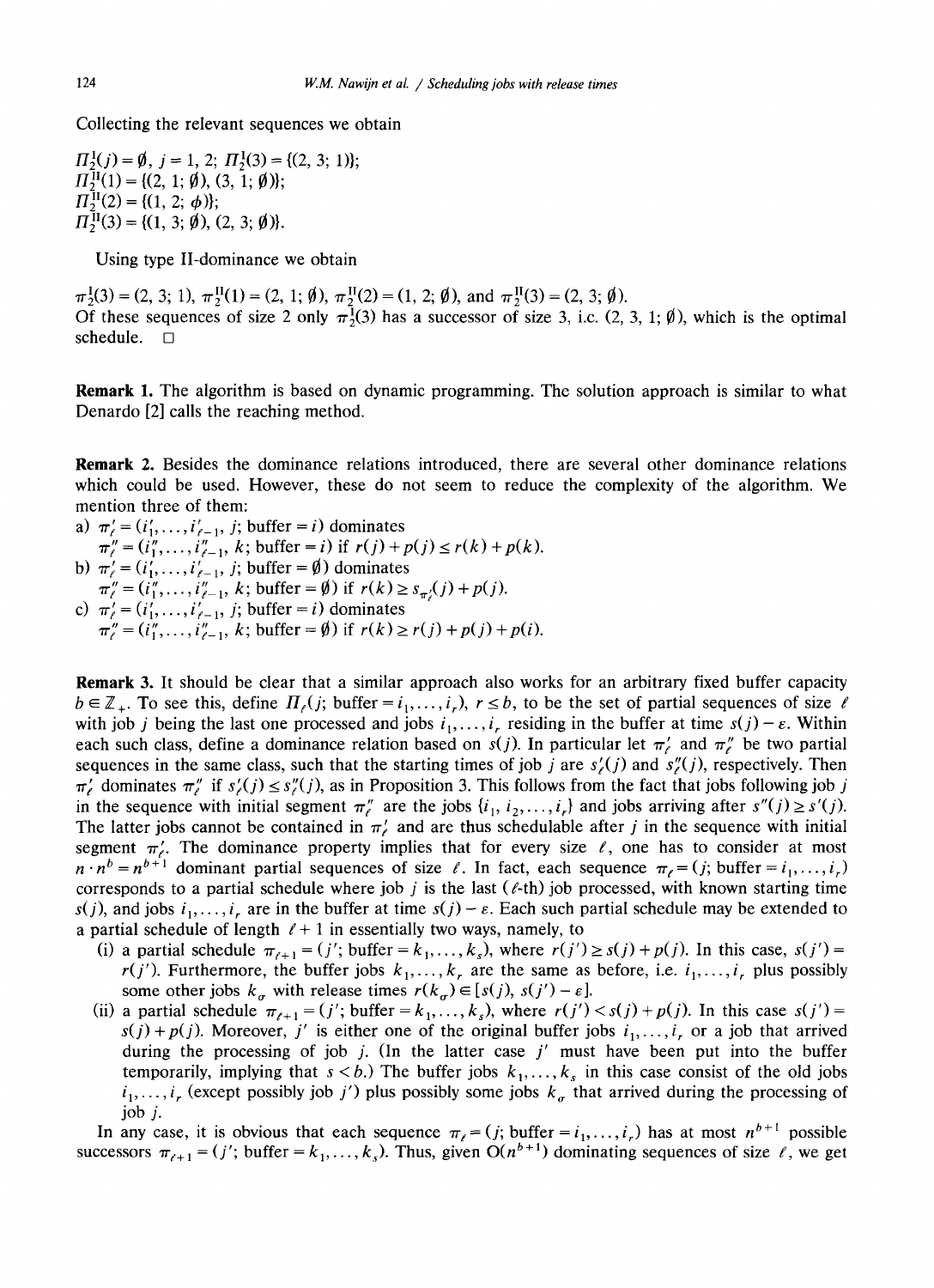$O(n^{2b+2})$  possible successors of length  $l + 1$ . We group these into classes  $\Pi_{l+1}(j)$ ; buffer =  $k_1, \ldots, k_s$ ) and compute a dominating sequence in each of the  $O(n^{b+1})$  classes. This takes time  $O(n^{2b+2})$ . Summing up for  $\ell = 1, \ldots, n$ , we get an overall time bound of  $O(n^{2b+3})$  for our algorithm. For  $b = 1$ , this yields  $O(n^5)$  compared to the  $O(n^3)$  bound we obtained above. The reason is that for  $b > 1$ , the dominance relation we use is weaker than the ones we used for  $b = 1$ . It is not clear to us whether there exist in general dominance relations (of 'type I') by means of which one can cut down the number of dominating sequences  $\pi_t$  to  $O(n^b)$  and the number of possible successors of each  $\pi_t$  to  $O(n^b)$ . This would of course result in an  $O(n^{2b+1})$  algorithm for the general case.

#### **3. Complexity results for the weighted case**

Let us define the decision version of the 1-machine minimum weight loss scheduling problem (denoted by  $n|1|b$ ) as follows:

*Instance:* An integer  $n \in \mathbb{N}$ , a set of triples (i.e. jobs)  $J = \{(r(j), p(j), w(j)), 1 \le j \le n\}$ , with  $r(1) \le r(2)$  $\leq \cdots \leq r(n)$ , where  $1 \leq j \leq n$ ,  $(r(j), p(j), w(j)) \in \mathbb{Z}_{+}^{3}$ , and a number  $W \in \mathbb{Z}_{+}$ .

*Question:* Does there exist a schedule, i.e. a sequence  $(j_1, j_2, \ldots, j_k)$  with  $\{j_1, j_2, \ldots, j_k\} \subseteq \{1, 2, \ldots, n\}$ , such that  $\sum_{i=1}^{k} w(j_i) \geq W$ , satisfying feasibility conditions

- (i)  $s(j_i) = \max{r(j_i), s(j_{i-1}) + p(j_{i-1})}, i = 2, 3, ..., k; s(j_1) = r(j_1);$
- (ii) the maximum number of pairwise overlapping waiting intervals  $[r(j_i), s(j_i)]$ ,  $i = 1, 2, ..., k$ , is less than or equal to b.

The NP-completeness proof of Theorem 1 below will be based on a reduction from PARTITION (cf. Garey and Johnson [3, p. 60]). Given a set  $(a_i | i \in I)$  of positive integers with  $\alpha = \frac{1}{2} \sum_{i \in I} a_i \in \mathbb{Z}_+$ , does there exist a partition  $I = T \cup T$  such that  $\sum_{i \in T} a_i = \alpha$ ?

**Theorem 1.** *Problem n* | 1 | 1 *is NP-complete.* 

**Proof.** It is easy to see that the problem belongs to the class NP. To show that the problem is NP-complete we set  $b = 1$  and give a polynomial transformation from PARTITION. Let an instance of partition be given: a finite set  $A = \{a_i \in \mathbb{Z}_+\setminus\{0\} | i \in I\}$ , an index set  $I = \{1, 2, ..., n\}$  with  $n \in \mathbb{N}$ . Let  $\alpha = \sum_{i \in I} \frac{1}{2} a_i$  such that  $\alpha \in \mathbb{Z}_+$ . We construct an instance of  $n \mid 1 \mid 1$  as follows. The job set J consists of three subsets  $J_1$ ,  $J_2$  and  $J_3$  such that

$$
J_1 = \{ ((i-1)\alpha, \alpha, \alpha), i \in I \},
$$
  
\n
$$
J_2 = \{ ((i-1)\alpha, \alpha + a_i, \alpha + a_i), i \in I \},
$$
  
\n
$$
J_3 = \{ ((n+1)\alpha, (n+1)\alpha, (n+1)\alpha), ((n+1)\alpha, (n+1)\alpha, (n+1)\alpha) \}.
$$

Finally let  $W = 3(n + 1)\alpha$ . Notice that the weight of a job equals its processing time. At arrival epoch  $(i - 1)\alpha$ , two jobs arrive one with processing time  $\alpha$  and the other with processing time  $\alpha + a_i$ . At time  $(n + 1)\alpha$  two jobs arrive both having weight  $(n + 1)\alpha$ , which act as 'enforcers'.

*Question:* Does there exist a feasible schedule attaining maximum weight  $W = 3(n + 1)\alpha$ , or, stated equivalently, does there exist a partition of  $J_1 \cup J_2$  allowing a feasible schedule without idle time? The latter follows from the observation that in order to achieve W both enforcer jobs in  $J_3$  must be processed. Thus at time  $(n + 1)\alpha$  none of the  $J_1$  or  $J_2$  jobs can be in the buffer, which in turn enforce the partition of  $J_1 \cup J_2$ .

Suppose our partition instance has a solution, i.e. there exists an index set  $T \subset I$  such that  $\sum_{i \in T} a_i$  =  $\sum_{i \in I - T} a_i = \alpha$ . Then a solution to n|1|1 can be obtained in the following way: schedule the jobs  ${i \in J_1 | i \in I - T} \cup {i \in J_2 | i \in T} \cup J_3$  in order of arrival. The feasibility of this schedule follows from the fact that at time  $(i - 1)\alpha - \varepsilon$  the residual processing time equals  $\sum_{j \in K(i)} a_j \leq \alpha$ , where  $K(i) = \{j \in$ *T* | *j* < *i*} for  $i = 2, ..., n + 1$ .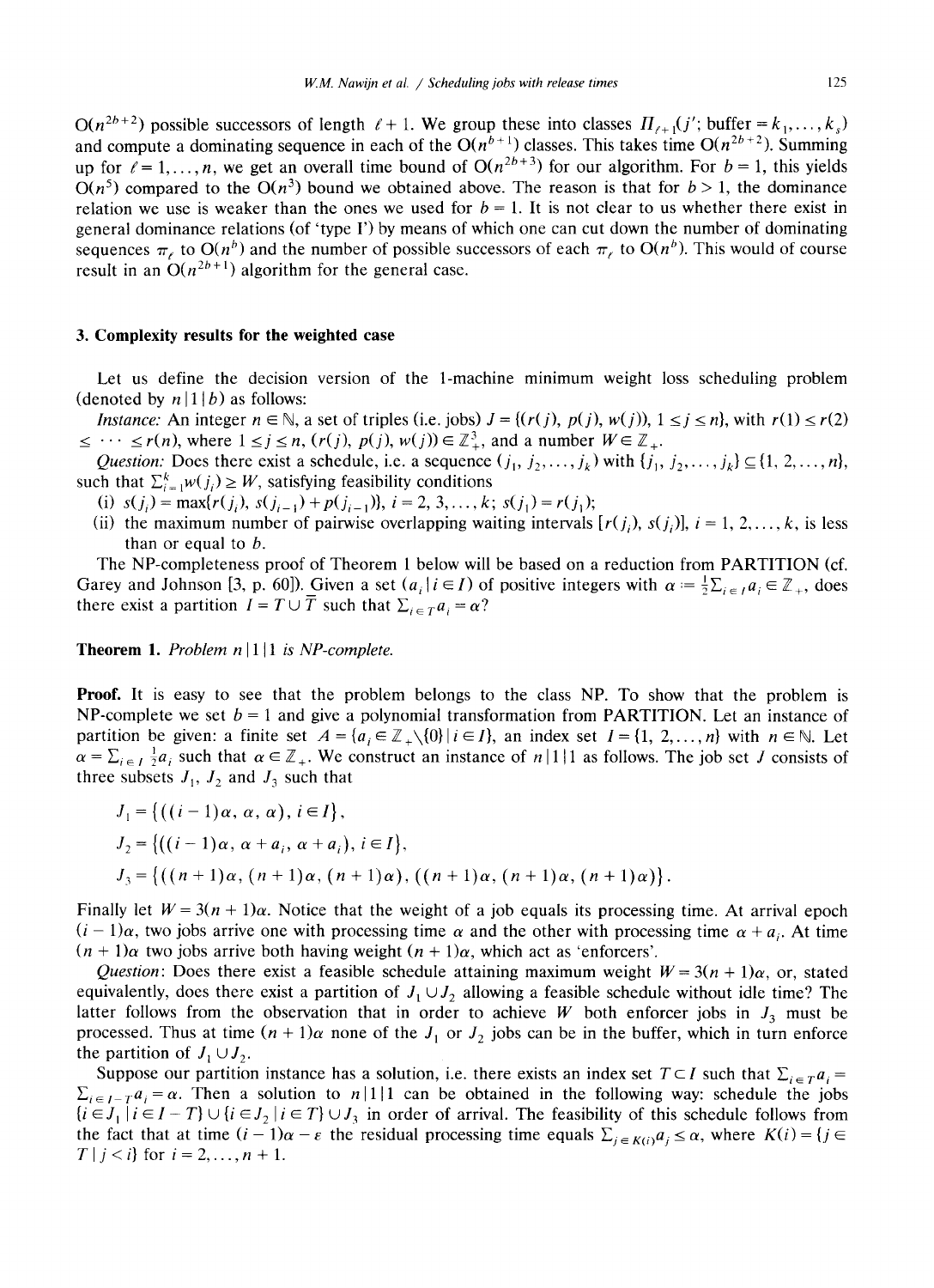Conversely, if  $n \mid 1 \mid 1$  has a solution, we claim that the partitioning of  $J_2$  among processed and lost jobs induces a solution to PARTITION. First observe that in a feasible schedule the buffer must be empty at time  $(n + 1)\alpha$ . Moreover, there are no idle periods in the time interval [0,  $(n + 1)\alpha$ ]. Let the jobs  $\{i \in J_2 \mid i \in T\}$ ,  $T \subset I$ , be processed. Then there must exist a number k of jobs from  $J_1$  such that

$$
k\alpha + \sum_{i \in T} (\alpha + a_i) = (k + |T|) \alpha + \sum_{i \in T} a_i = (n + 1) \alpha.
$$

Clearly,  $k + |T| \le n - 2$  is impossible, since this would imply  $\sum_{i \in T} a_i \ge 3\alpha$ . If  $k + |T| = n + 1$  we have  $\sum_{i \in \mathcal{T}} a_i = 0$ , so  $|\mathcal{T}| = 0$ , which implies that  $k = n + 1$ , a contradiction. There remain two cases to be considered, either  $k + |T| = n$  or  $k + |T| = n - 1$ . In the first case we are ready, since this would imply  $\sum_{i \in \mathcal{T}} a_i = \alpha$  and *T* solves PARTITION. If  $k + |T| = n - 1$  then  $\sum_{i \in \mathcal{T}} a_i = 2\alpha = \sum_{i \in \mathcal{T}} a_i$  and hence  $|T| = n$ , a contradiction.  $\Box$ 

Next we will show that the unweighted loss problem for systems with more than one machine and finite capacity buffers is also NP-hard. Consider a system S of two parallel identical machines  $M_1$  and  $M<sub>2</sub>$ , in which either each machine has its own buffer with capacity one, or in which both machines share a common buffer with capacity two.

**Theorem 2.** *Given a job set*  $J = \{(r(i), p(i), 1), 1 \le i \le n\}, r(i) \in \mathbb{Z}_+, p(i) \in \mathbb{Z}_+, n \in \mathbb{N},$  the problem to *determine whether there exists a non-loss schedule for system S is NP-complete.* 

**Proof.** Clearly the problem is in NP. In the present proof, we give a polynomial transformation from PARTITION.

Given  $A = \{a_i \in \mathbb{Z}_+ | i \in I\}$ ,  $I = \{1, 2, ..., n\}$  and  $n \in \mathbb{N}$ , consider the following instance of our problem, comprised of three subsets of jobs:

$$
J = J_1 \cup J_2 \cup J_3, \quad |J_1| = |J_2| = n, \quad |J_3| = 4,
$$
  
\n
$$
J_1 = \{ ((i - 1)K, K, 1), i \in I \},
$$
  
\n
$$
J_2 = \{ ((i - 1)K, K + a_i, 1), i \in I \},
$$
  
\n
$$
J_3 = \{ (nK + \alpha, 1, 1), i = 1, 2, 3, 4 \},
$$

where  $\alpha = \frac{1}{2} \sum_{i=1}^{n} a_i \in \mathbb{Z}_+$  and  $K = 1 + 2\alpha$ . Observe that K is chosen such that for the problem containing only the job set  $J_1 \cup J_2$  a non-loss schedule exists. If PARTITION has a solution, i.e.  $\Sigma_{i\in I}a_i = \Sigma_{i\in I-T}a_i$  for some subset  $T\subset I$ , then a non-loss schedule for J exists. To see why, assign the jobs

$$
\{i \in J_2 \mid i \in T\} \cup \{i \in J_1 \mid i \in I - T\} \cup \{i \in J_3 \mid i = 1, 2\}
$$

to  $M_1$  and the jobs

$$
\{i \in J_2 \mid i \in I - T\} \cup \{i \in J_1 \mid i \in T\} \cup \{i \in J_3 \mid i = 3, 4\}
$$

to  $M_2$ . For each machine, process the jobs in nondecreasing order of their release times  $r(i)$ .

Conversely, suppose our instance of the scheduling problem admits a non-loss solution. Since all  $J_3$ jobs are processed, all  $J_1$  and  $J_2$  jobs are finished at time  $nK + \alpha$ . All  $J_1$  and  $J_2$  jobs together offer  $2nK + 2\alpha$  time units of work to the system. So both machines are busy during the time interval [0,  $nK + \alpha$ ]. Hence, there must exist a subset  $T \subset I$  of jobs from  $J_2$  and a number m of jobs from  $J_1$  such that

$$
mK + \sum_{i \in T} (K + a_i) = (m + |T|)K + \sum_{i \in T} a_i = nK + \alpha.
$$